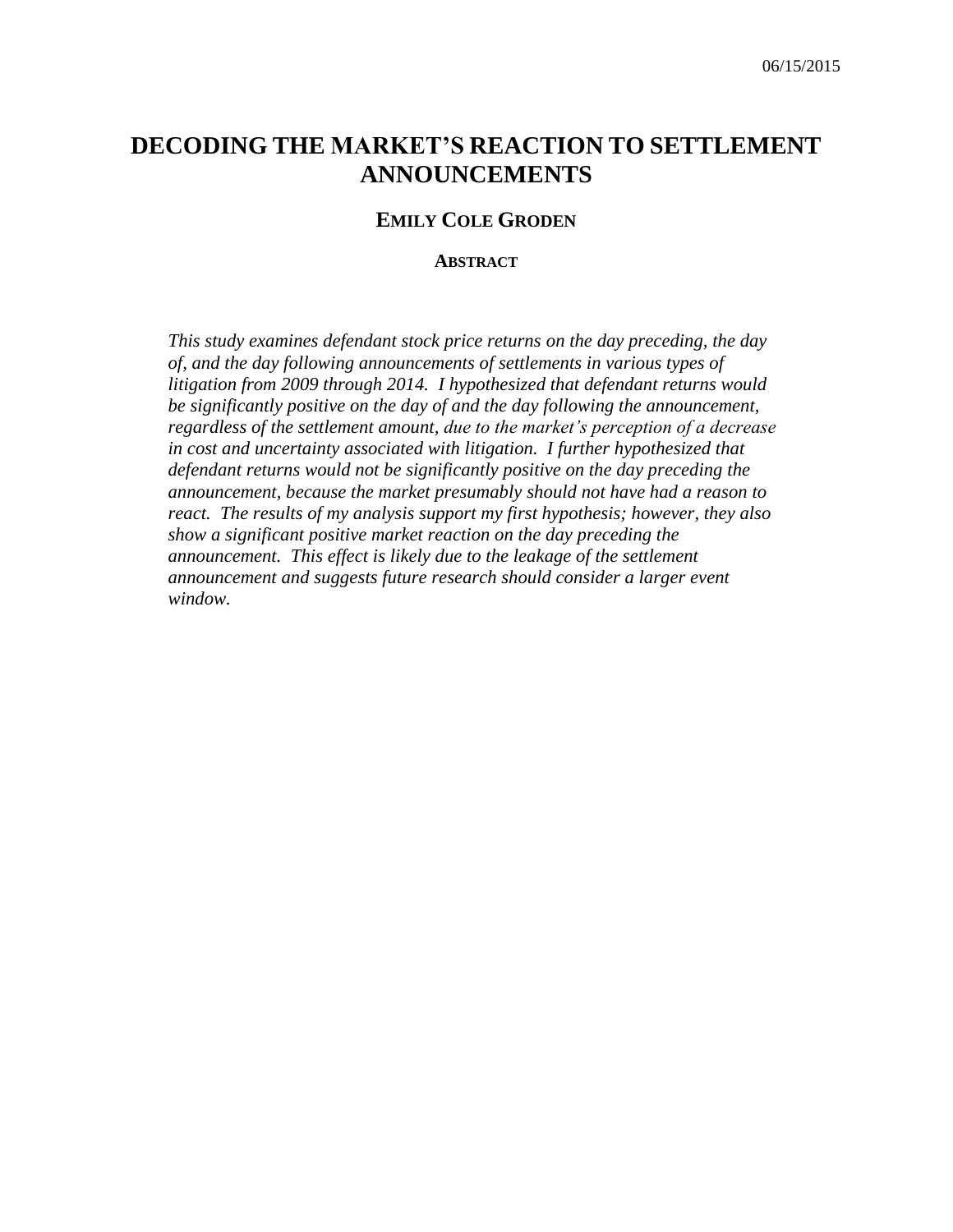## **TABLE OF CONTENTS**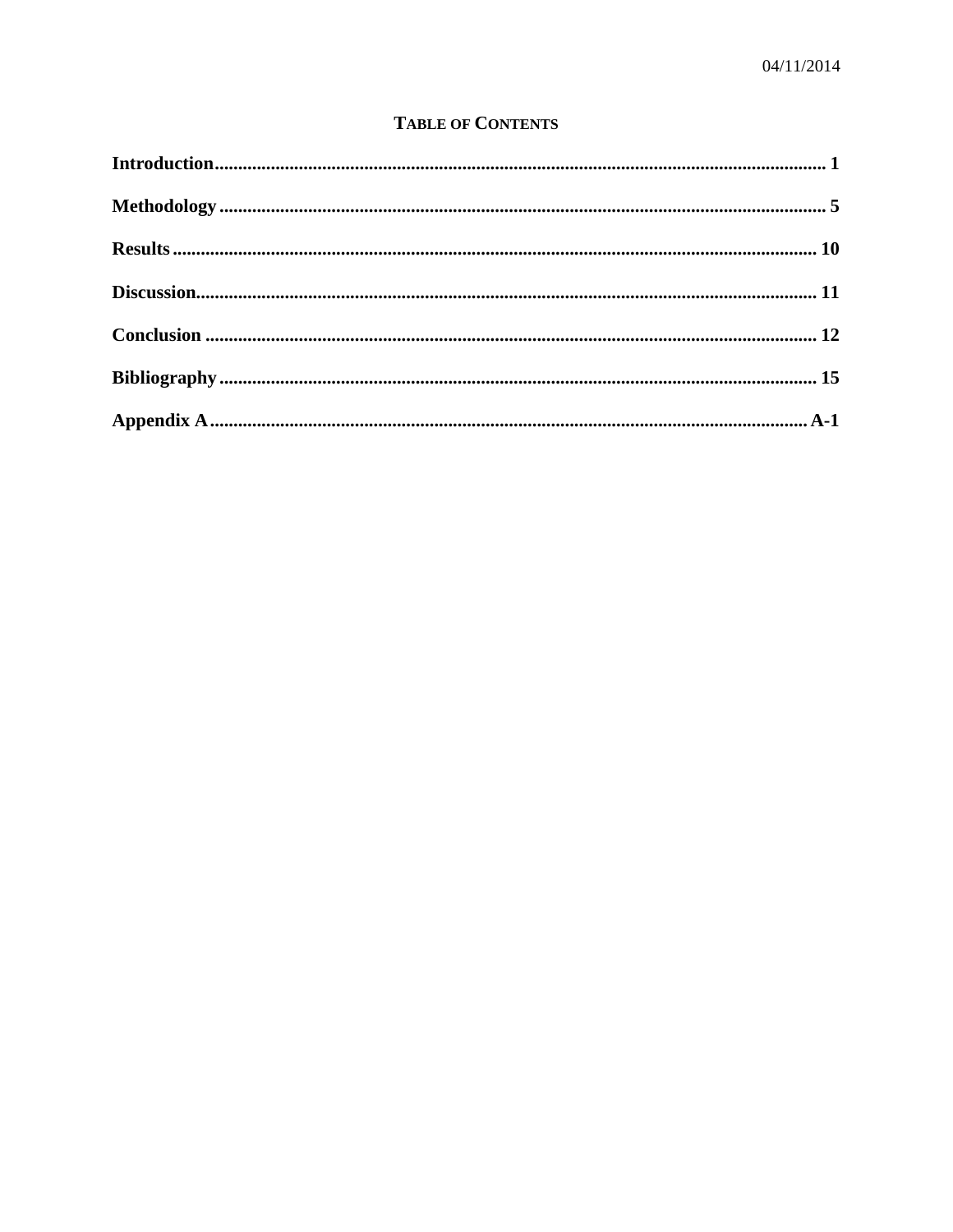#### **INTRODUCTION**

<span id="page-2-0"></span>It is no secret that lawsuits are expensive. For decades, academics have studied the costs incurred by defendant firms embroiled in litigation. A defendant's direct costs may include, *inter alia*, steep attorney's fees and a settlement amount, if not damages.<sup>1</sup> A defendant's indirect costs, though less tangible, may be even more severe. Litigation can take months, if not years, and during that time, a defendant's management will understandably be distracted by various filings, depositions, and trial. As a result, defendant's management will likely focus less attention on running the firm day-in and day-out and maintaining the firm's long-term strategic vision.<sup>2</sup> Additionally, when a firm is sued, it naturally suffers a hit to its reputation. Customers, suppliers, and creditors, disappointed in recent revelations about the firm and skeptical of its future viability, may no longer be interested in contracting with it; for the same reasons, the firm may have trouble hiring talented managers and employees.<sup>3</sup> These parties may also suspect that the revelations uncovered thus far are just the tip of the iceberg and that as discovery progresses, additional allegations will be made, leading to further litigation expenses.<sup>4</sup>

Given the expansive costs, direct and indirect, incurred by a defendant firm and the uncertainty inherent in lawsuits, it is not surprising that the market has historically reacted significantly to different stages of the litigation process. Several studies using data from the

 $\overline{a}$ 

<sup>1</sup> *See* Sudheer Chava, C.S. Agnes Cheng, Henry Huang, & Gerald J. Lobo, *Implications of Securities Class Actions for Cost of Equity Capital and Shareholder Wealth* (August 1, 2006), *available at* http://papers.ssrn.com/sol3/papers.cfm?abstract\_id=929195, at 8.

<sup>2</sup> *See id.*; Lin Bai, James D. Cox, & Randall S. Thomas, *Lying and Getting Caught: An Empirical Study of the Effect of Securities Class Action Settlements on Targeted Firms*, 158 U. PA. L. REV. 1877, 1833 (2010); Eliezer M. Fich & Anil Shivdasani, *Financial Fraud, Director Reputation, and Shareholder Wealth*, 86 J. FIN. ECON. 306, 309 (2007); Sanjai Bhagat, John Bizjak, Jeffrey L. Coles, *The Shareholder Wealth Implications of Corporate Lawsuits*, 27 FIN. MGMT. 5, 10 (1998).

<sup>3</sup> *See* Chava et al., *supra* note 1, at 9; Bai et al., *supra* note 2, at 1898; Fich & Shivdasani, *supra* note 2, at 309; Bhagat et al., *supra* note 2, at 10; Jonathan M. Karpoff & John R. Lott, *The Reputational Penalty Firms Bear from Committing Criminal Fraud*, 36 J. L. & ECON. 757, 785 (1993).

<sup>4</sup> *See* Chava et al., *supra* note 1, at 9.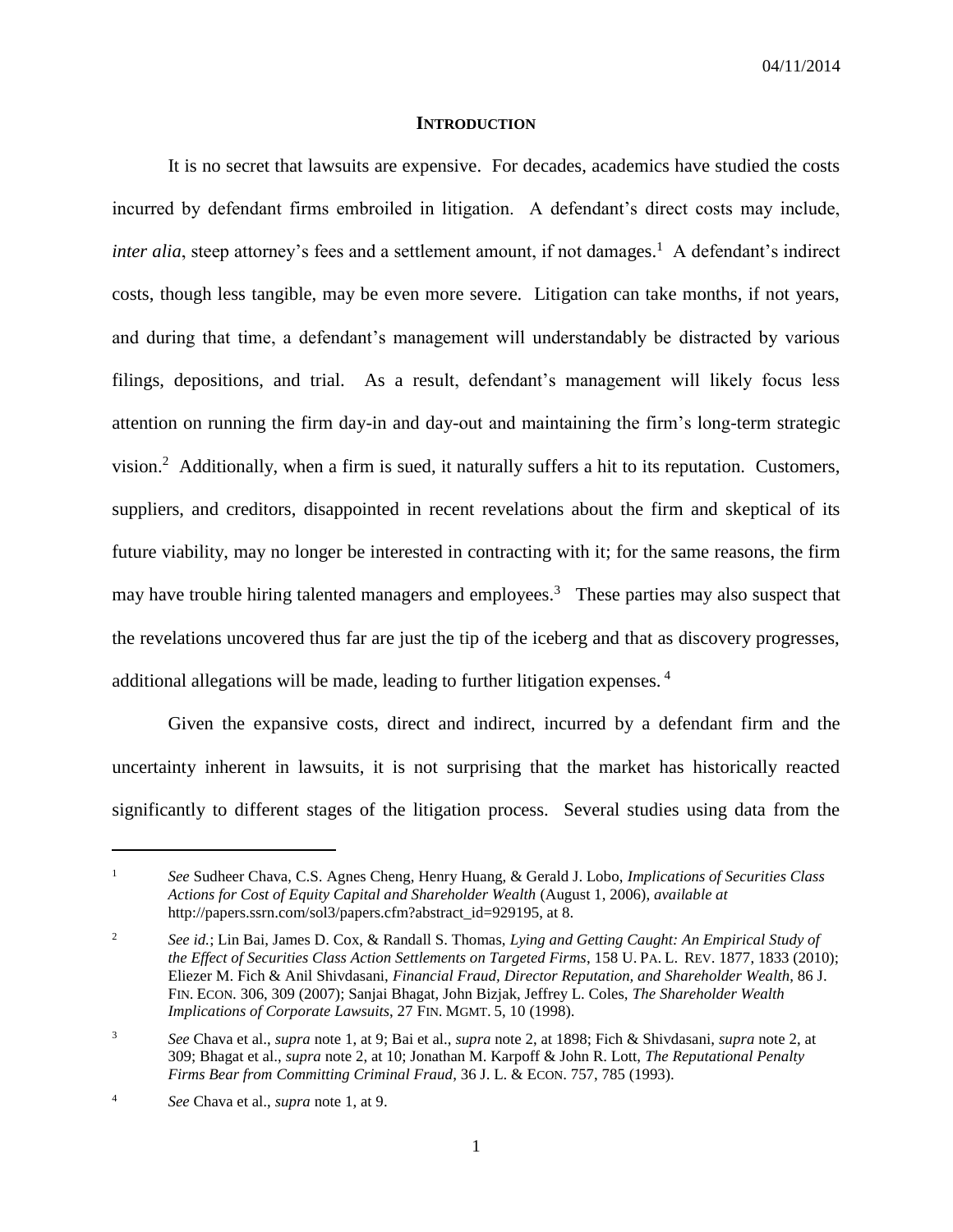1980s and 1990s have shown that the announcement of a settlement during those decades resulted in a positive abnormal return in the defendant firm's stock price. For example, Bhagat et al. (1998), using a sample of filings and settlement announcements from 1981 through 1983, found that "when a defendant firm settles a suit with another firm, the defendant benefits from a significant wealth increase."<sup>5</sup> Karpoff & Lott (1993) found that, in a sample of press announcements in the *Wall Street Journal* from 1981 through 1987, "[w]hen the initial press report indicates that a verdict or settlement of the fraud charges has been reached, the average two-day forecast error is .36 percent," though at an insignificant level.<sup>6</sup> Koku & Qureshi (2006) used a sample of litigation events from 1990 to 1994 and found a significant, positive abnormal return on defendant stock prices the day the settlements were announced.<sup>7</sup>

Studies using more recent data have tended to focus on the market's reaction to particular events within securities class action litigation; often, the fraud commission, the fraud disclosure, and the initial class action filing. For example, Griffin et al. (2004) examined securities class actions from 1990 through 2002 and found a significant, positive stock price reaction to the beginning of the class period and negative stock price reaction to the end of the class period and the announcement that a company had been named in a securities fraud lawsuit.<sup>8</sup> Fich  $\&$ Shivdasani (2007) examined securities class actions from 1998 to 2002 and found a significant negative stock price reaction around the lawsuit filing date.<sup>9</sup> Karpoff et al. (2008) examined Securities and Exchange Commission enforcement actions for fraud from 1978 to 2002 and

 $\overline{a}$ 

<sup>5</sup> Bhagat et al., *supra* note 2, at 7, 10.

<sup>6</sup> Karpoff & Lott, *supra* note 3, at 776.

<sup>7</sup> Paul Sergius Koku & Anique A. Qureshi, *Analysis of the Effects of Settlement of Interfirm Lawsuits*, 27 MANAGERIAL & DECISION ECON. 307, 313, 315 (2006).

<sup>8</sup> Paul A. Griffin, Joseph A. Grundfest, & Michael E. Perino, *Stock Price Response to News of Securities Fraud Litigation: An Analysis of Sequential and Conditional Information*, 40 J. ACCT. FIN. & BUS. STUD. 21, 24, 36 (2004).

<sup>9</sup> Fich & Shivdasani, *supra* note 2, at 312, 316.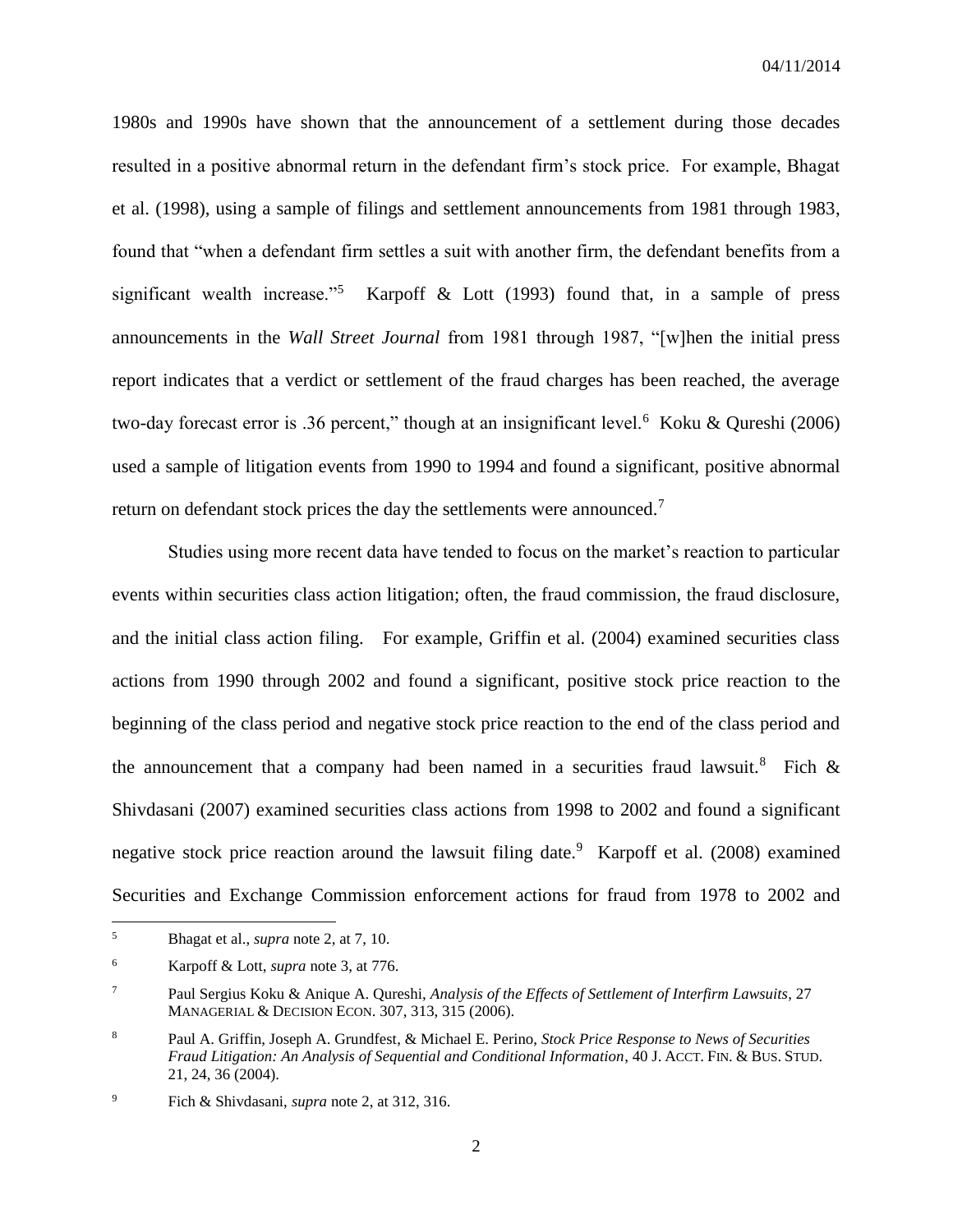found a significantly negative market reaction to the firm's disclosure of an accounting irregularity, restatement, or other "trigger event"; the announcement by the firm of a formal or informal investigation by a federal agency; the disclosure of a regulatory proceeding against the firm by the Department of Justice or the Securities and Exchange Commission; and the announcement of the filing and settlement of any related class action lawsuits.<sup>10</sup>

Some studies of securities class action litigation have extended their analysis of the market's reaction to events that occur after the initial class action filing. For example, Marciukaityte et al. (2006) found that the stock price one, two, three, four, and five years following an announcement of fraud was "comparable" for a sample of companies accused of fraud from 1978 to 2001 and a matching sample of companies not accused of fraud.<sup>11</sup> Bai et al. (2010) found that, in a sample of defendants with class periods beginning after 1996, "relative stock market performance deteriorated from the Pre-class Period level in the year immediately after the lawsuit was filed" and "remained at low levels until years after the settlement of the lawsuit,"<sup>12</sup> suggesting that "the initiation of securities class actions had an instantaneous negative impact on stock prices, but that the impact was mostly absorbed within the first year of the lawsuit."<sup>13</sup> Griffin et al. (2004) examined settlement announcements, specifically, and found a mean excess return of 2.96% on days -1 to 1 and 5.48% on days -2 to 2 for a sample of seventynine securities class actions.<sup>14</sup> The authors disclosed, however, that the results were preliminary and suggested that a more detailed analysis of settlement announcements be the subject of a

 $\overline{\phantom{a}}$ 

<sup>10</sup> Jonathan M. Karpoff, D. Scott Lee, & Gerald S. Martin, *The Cost to Firms of Cooking the Books*, 43 J. FIN. & QUANTITATIVE ANALYSIS 581, 582, 589-592 (2008).

<sup>11</sup> Dalia Marciukaityte, Samuel H. Szewczyk, Hatice Uzun & Raj Varma, *Governance and Performance Changes after Accusations of Corporate Fraud*, 62 FIN. ANALYSTS J. 32, 33, 40 (2006).

<sup>12</sup> *See* Bai et al., *supra* note 2, at 1898-99.

<sup>13</sup> *See id.* at 1912.

<sup>14</sup> Griffin et al., *supra* note 8, at 46.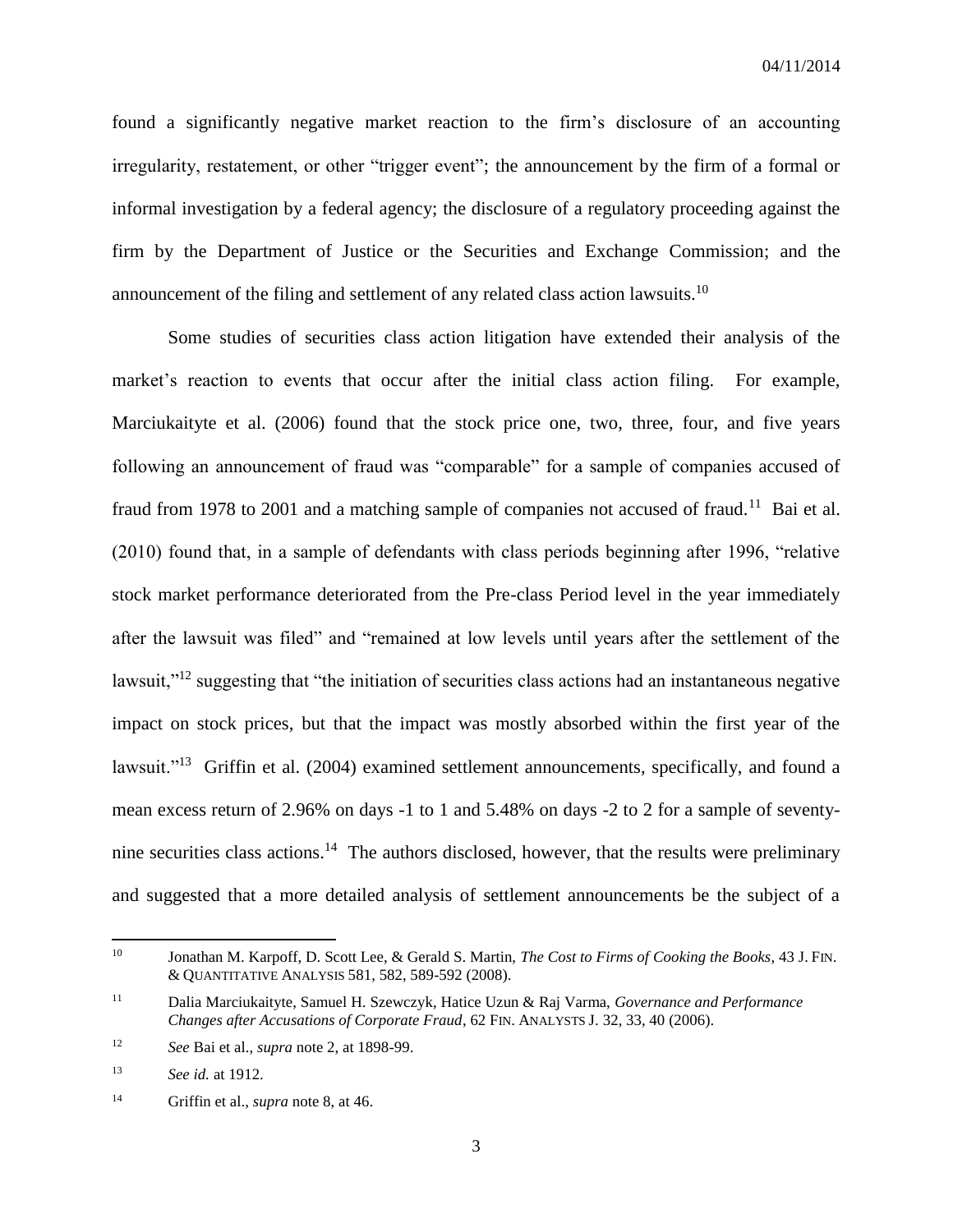future study.<sup>15</sup>

In this study, I analyze the market's reaction to a sample of seventy-six settlement announcements in various types of litigation from 2009 through 2014 (the "Move-the-Needle Settlement Database"). This study meaningfully enhances the existing literature in three ways. First, it will provide a necessary update to the studies that used samples from the 1980s and 1990s. Although those studies did, unlike more recent research, examine a range of litigation types and analyze the market's reaction to settlement announcements, specifically, the data are simply outdated. As Bhagat et al. (1998) conceded, "changes in the legal environment after the sample period reduce the applicability of some of the results to the legal landscape of the late 1990s."<sup>16</sup> Second, it will provide an important expansion of more recent studies by, similar to the older studies, examining a range of litigation types and analyzing the market's reaction to settlement announcements. Class action lawsuits are fundamentally different than other types of litigation. They have higher direct costs and they tend to attract more negative publicity for defendants.<sup>17</sup> Thus, the market's reaction to a class action lawsuit is different than the market's reaction to other types of litigation.<sup>18</sup> As a result, the findings of a study of class action settlement announcements likely would not be applicable to all lawsuits.

Finally, the Move-the-Needle Settlement Database itself, attached as Appendix A, should be a useful resource to defendants, litigators, and corporate lawyers; essentially, all parties involved either directly or tangentially in litigation. The majority of litigation ends in settlement

<sup>15</sup> See id.

<sup>16</sup> Bhagat et al., *supra* note 2, at 24.

<sup>17</sup> *See* Paul Sergius Koku, *An Analysis and the Effects of Class-Action Lawsuits*, 59 J. BUS. RES. 508, 511 (2006).

<sup>18</sup> *See id.* at 512-13.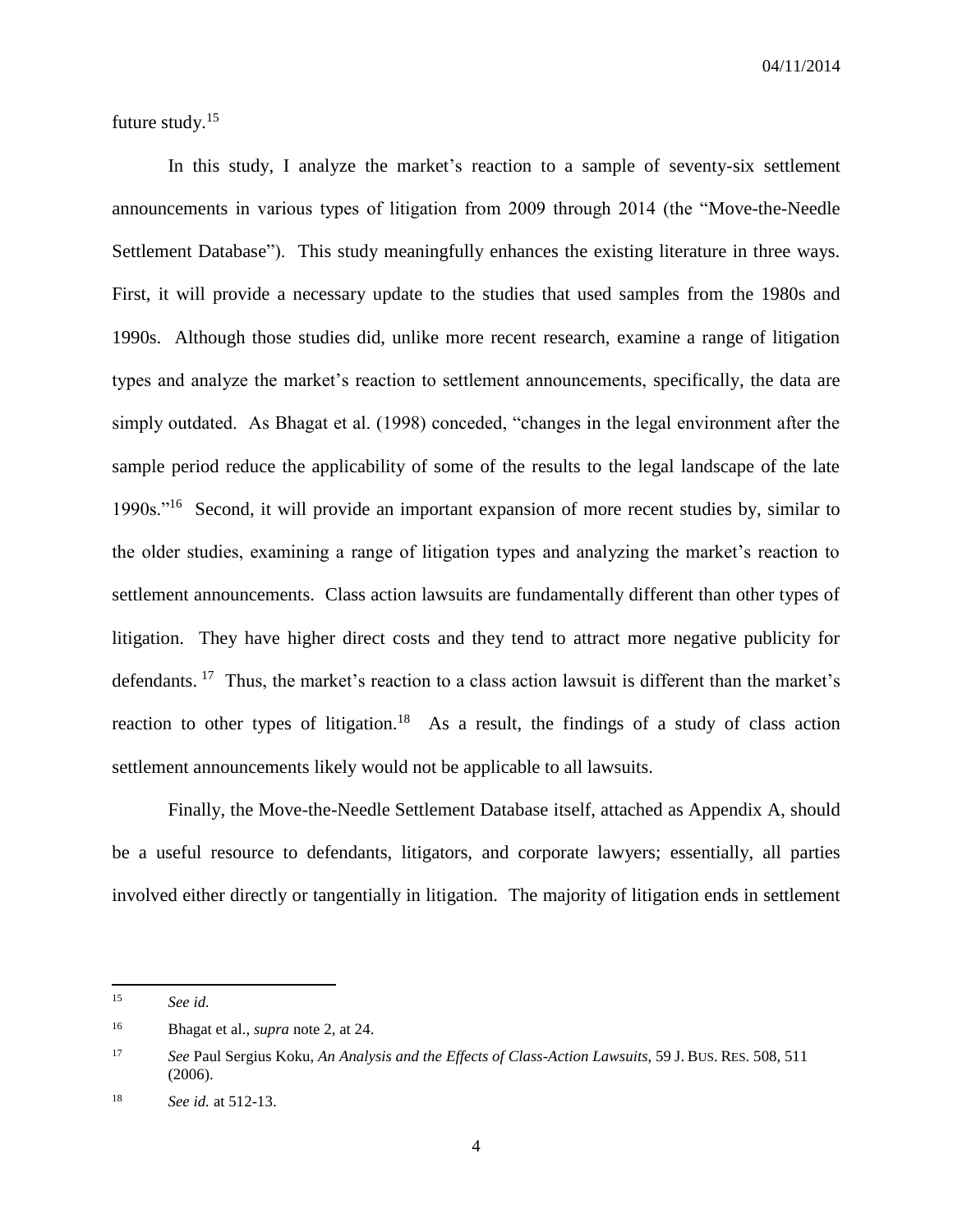today. $19$  Thus, it is critical, now more than ever, that a defendant fully understand the repercussions of the decision to settle. However, in 2004, the Honorary Morton Denlow and Jennifer E. Shack noted that while the results of settlements "represent important practical precedent for courts and litigants, providing useful information that can assist clients, lawyers, and judges in settling other cases . . . little effort has been made until recently to collect and distribute settlement data."<sup>20</sup> I hope that the Move-the-Needle Settlement Database will begin to fill that void.

#### **METHODOLOGY**

#### <span id="page-6-0"></span>*1. Selecting the Sample*

In order to build the Move-the-Needle Settlement Database, I searched in Factiva for articles that appeared in the *Wall Street Journal*<sup>21</sup> or the *New York Times* from January 1, 2009 through January 16, 2014 and contained the words (the "Search String")<sup>22</sup>:

- a. "Settle" or some variation thereof (e.g., settles, settled, settlement) in the title of the article; and
- b. "Share" or some variation thereof or "stock" within five words of "open" (or some variation thereof), "close" (or some variation thereof), "up", "rose", "fell", or "down"

<sup>19</sup> Recent research indicates that settlement rates differ by type of case and location of the court in which the case is heard. That said, in the aggregate, it appears that about 67% of civil cases settle. *See* Theodore Eisenberg & Charlotte Lanvers, *What is the Settlement Rate and Why Should We Care*, 6 J. EMPIRICAL L. STUD. 111, 130-33, 141, 146 (2009).

<sup>20</sup> Honorary Morton Denlow & Jennifer E. Shack, *Judicial Settlement Databases and Uses*, 43 JUDGE'S J. 19, 19 (2004).

<sup>21</sup> Several researchers have used the *Wall Street Journal* to collect their sample of settlements. For example, Karpoff & Lott (1993) built their sample based on corporate reports of fraud appearing in the *Wall Street Journal*. *See* Karpoff & Lott, *supra* note 3, at 766. Bhagat et al. (1998) used a sample consisting of filings and settlements announced in the *Wall Street Journal* from 1981 through 1983. *See* Bhagat et al., *supra* note 2, at 10. Marciukaityte et al. (2006) relied on the *Wall Street Journal* to determine when frauds were first publicly announced. *See* Marciukaityte et al., *supra* note 11, at 33.

<sup>&</sup>lt;sup>22</sup> The actual language of the Search String was "HD=(settle\*) and  $TD=(s)$  (share\* or stock) w/5 (open\* or close\* or up or rose or fell or down))."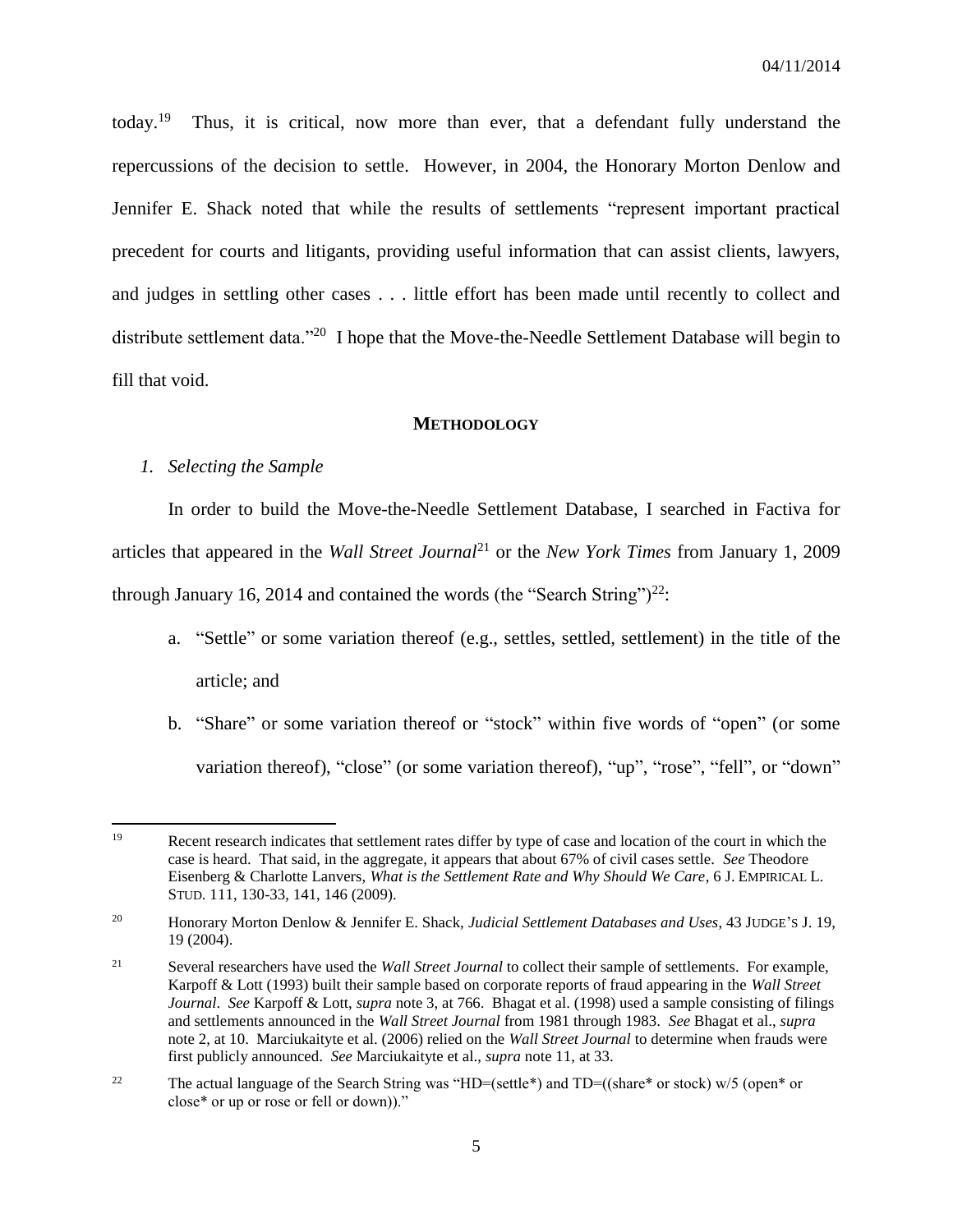in the body of the article.

I selected the option to exclude "similar" duplicates in my search results and confirmed manually that the nineteen articles Factiva excluded were indeed "similar." With these exclusions, the Search String returned one hundred ninety-five articles (the "Returns").

Next, I reviewed the Returns to determine whether any additional articles should be excluded. First, I identified thirty-one near-duplicates that had not been identified by Factiva. Second, I identified seventy articles which were obviously irrelevant for the purposes of my study. For example, several articles discussed settlements where the defendant was not a company but an individual employee convicted of insider trading. In these cases, there would be no defendant stock price return to analyze. Third, I identified sixteen articles which were less obviously irrelevant. For example, one article was caught by the Search String for the following sentence: "Mr. Dimon later apologized in a letter to shareholders for letting 'our regulators down."<sup>23</sup> In other words, the article contained a sentence that literally fit within the Search String: a variation of "share" – in this case, "shareholders" – fell within five words of "down." However, the article never discussed a decrease in J.P. Morgan's share price; thus, it was not an article the Search String was intended to capture. Ultimately, I excluded ten of these sixteen articles. I concluded that the other six articles were likely to be reporting Move-the-Needle Settlements based on the size of the settlements – all six exceeded one billion dollars<sup>24</sup> – alone. In sum, after cleaning the Returns for duplicate and irrelevant articles, eighty-four remained (each a "Move-the-Needle Settlement Announcement" and collectively the "Move-the-Needle Settlement Announcements").

<sup>23</sup> <sup>23</sup> Jessica Silver-Greenberg & Ben Protess, *JPMorgan Looks to Pay to Settle U.S. Inquiries*, THE NEW YORK TIMES, July 31, 2013, *available at* Factiva, Doc. No. NYTF000020130731e97v0003z.

<sup>&</sup>lt;sup>24</sup> The six articles I included reported settlements of 1.7 billion dollars, 10 billion dollars, 2.43 billion dollars, 4 billion dollars, 1.1 billion dollars, and 1.7 billion dollars.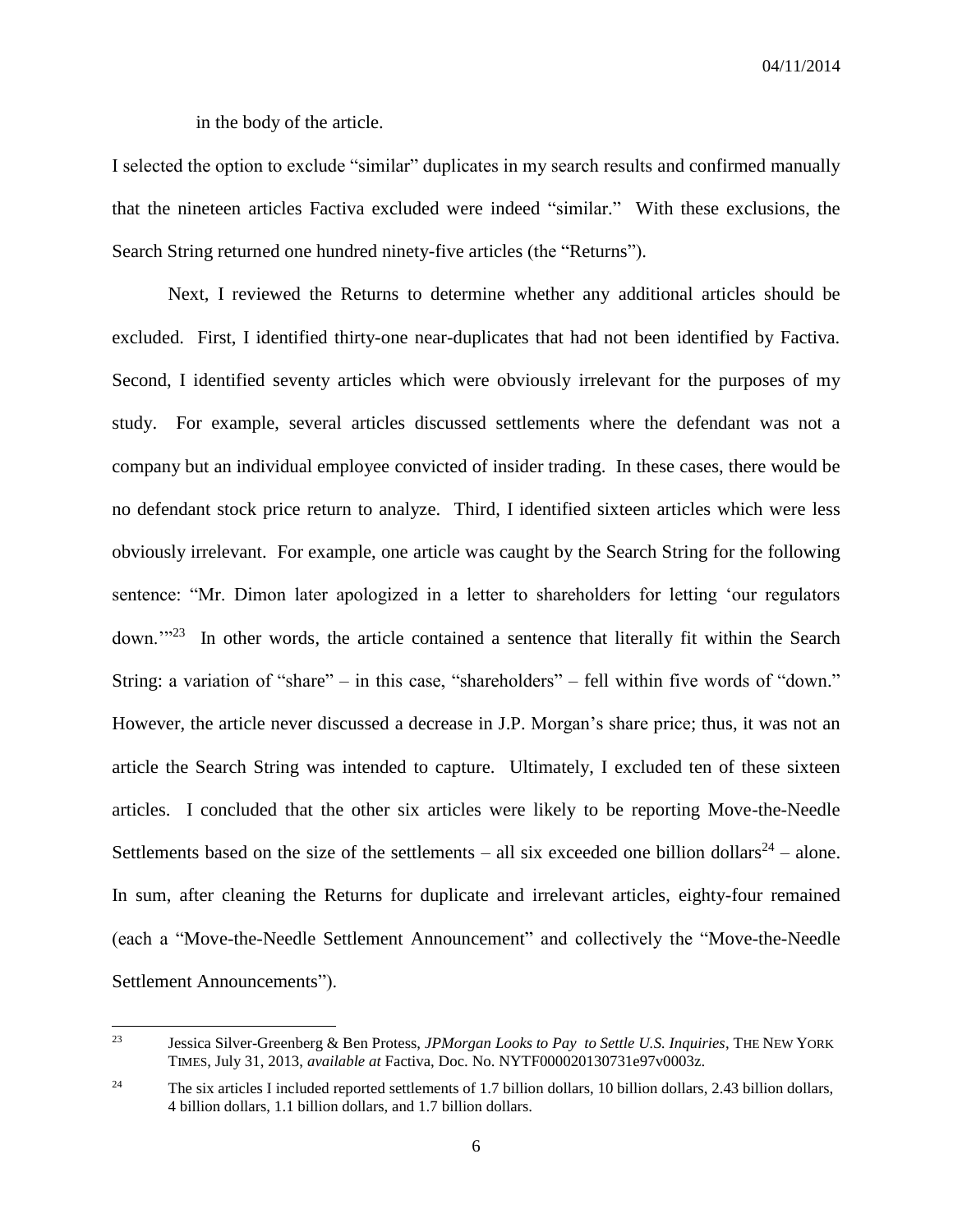

#### **Figure 1 Total Search String Returns**

Once my sample was finalized, I cross-checked the date of each Move-the-Needle Settlement Announcement, as published by the *Wall Street Journal* or the *New York Times*, against the date the same Move-the-Needle Settlement Announcement was made by *Reuters*. Because *Reuters*, until recently, has reported in closer-to-real-time than the *Wall Street Journal* and the *New York Times*, I deferred to the *Reuters* date when there was a discrepancy.<sup>25</sup>

<sup>25</sup> <sup>25</sup> There was only one Move-the-Needle Settlement Announcement which was not also made through *Reuters*. For that Move-the-Needle Settlement Announcement, I confirmed the date through other news sources.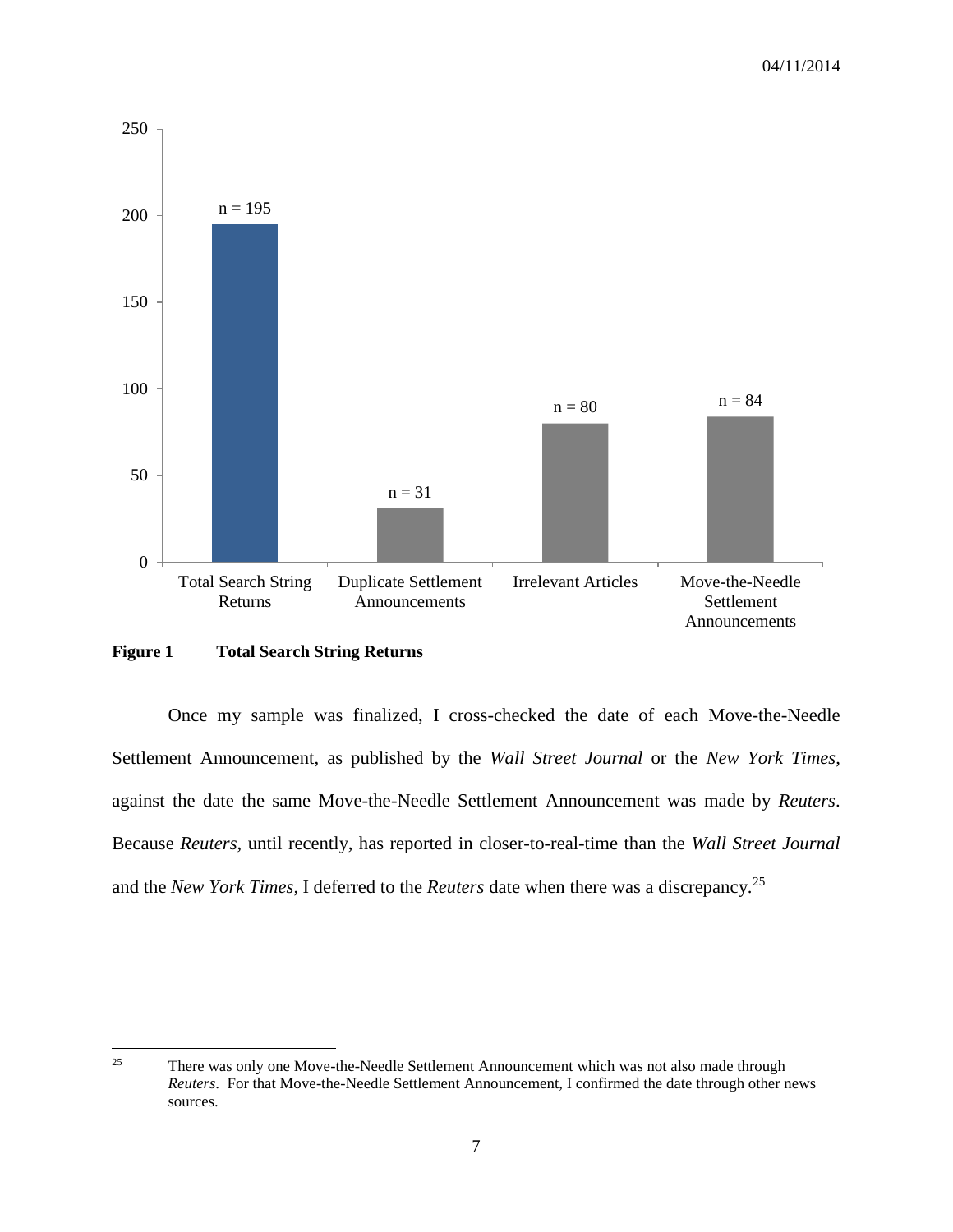#### *2. Collecting the Stock Price Returns Data*

First, I identified the defendant in each Move-the-Needle Settlement Announcement.<sup>26</sup> Several of the Move-the-Needle Announcements involved more than one defendant; specifically, in the eighty-four Move-the-Needle Settlement Announcements, there were ninety-two total defendants. Next, I identified, and removed from the sample, those defendants whose shares traded only on a foreign stock exchange. The remaining seventy-six defendants' shares, therefore, are traded on a United States stock exchange. These seventy-six defendants constitute the Move-the-Needle Settlement Database (see Appendix A).



**Figure 2 Total Defendants in the Move-the-Needle Settlement Announcements**

<sup>26</sup> <sup>26</sup> I identified the defendant from the text of the Move-the-Needle Settlement Announcement only. I did not confirm the identity of the defendant against any court documents.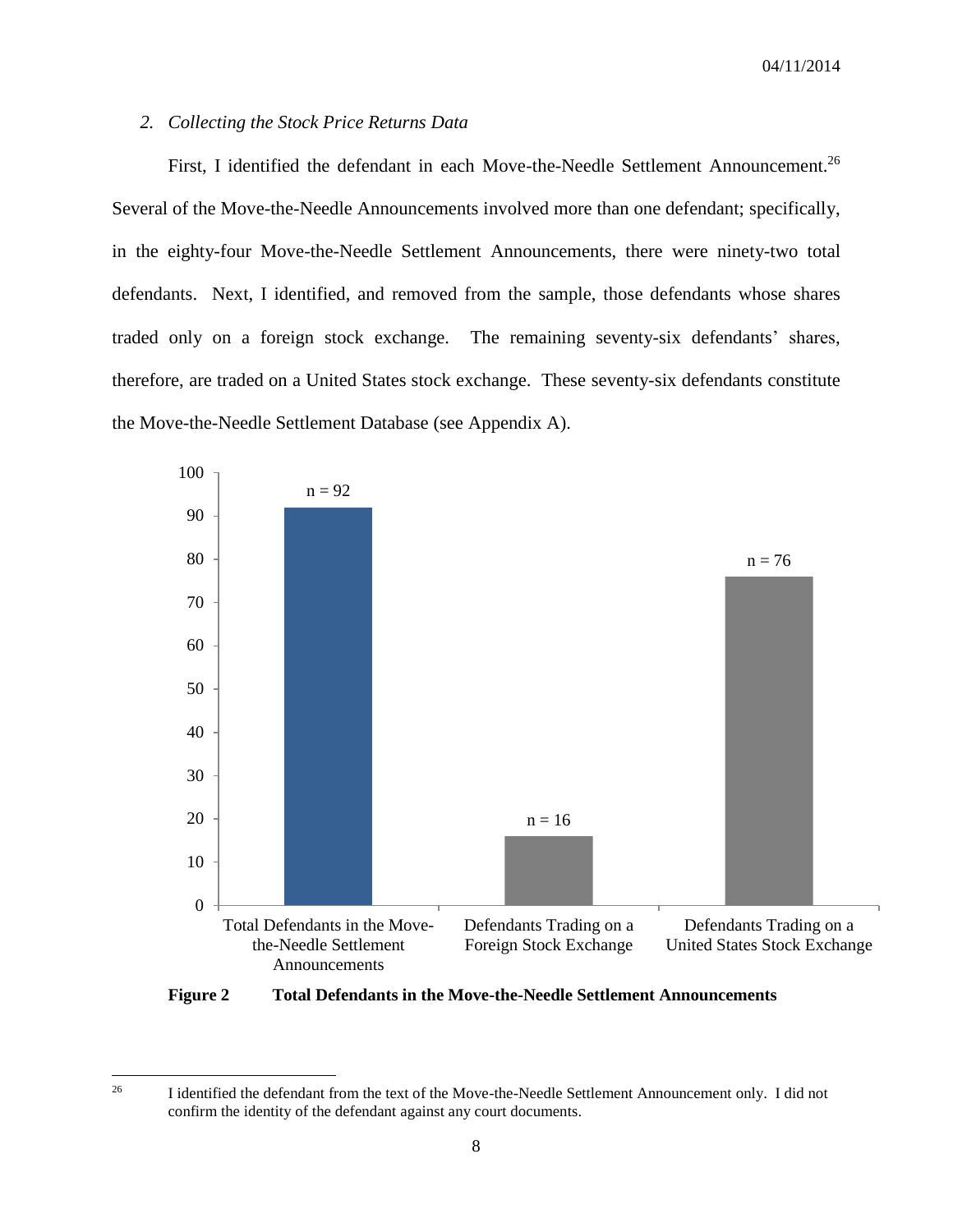According to CRSP's Share Type Code,<sup>27</sup> fifty-nine of the defendants are United States corporations whose common stock is traded on a United States stock exchange. One defendant is a United States corporation whose common units are traded on a United States stock exchange. Five of the defendants are foreign corporations whose common stock is traded on a United States stock exchange. Finally, eleven of the defendants are foreign corporations whose American Depository Receipts ("ADRs") are traded on a United States stock exchange.



#### **Figure 3 Defendants Trading on a United States Stock by Share Types Code**

For each of the defendants, I pulled market-adjusted returns for their shares from CRSP, via Wharton Research Data Services, for three dates: one day prior to the Move-the-Needle

<sup>27</sup> *See* CRSP, NAME HISTORY ARRAY CODES, *available at* [http://www.crsp.com/products/documentation/name-history-array-codes.](http://www.crsp.com/products/documentation/name-history-array-codes) 

 $\overline{\phantom{a}}$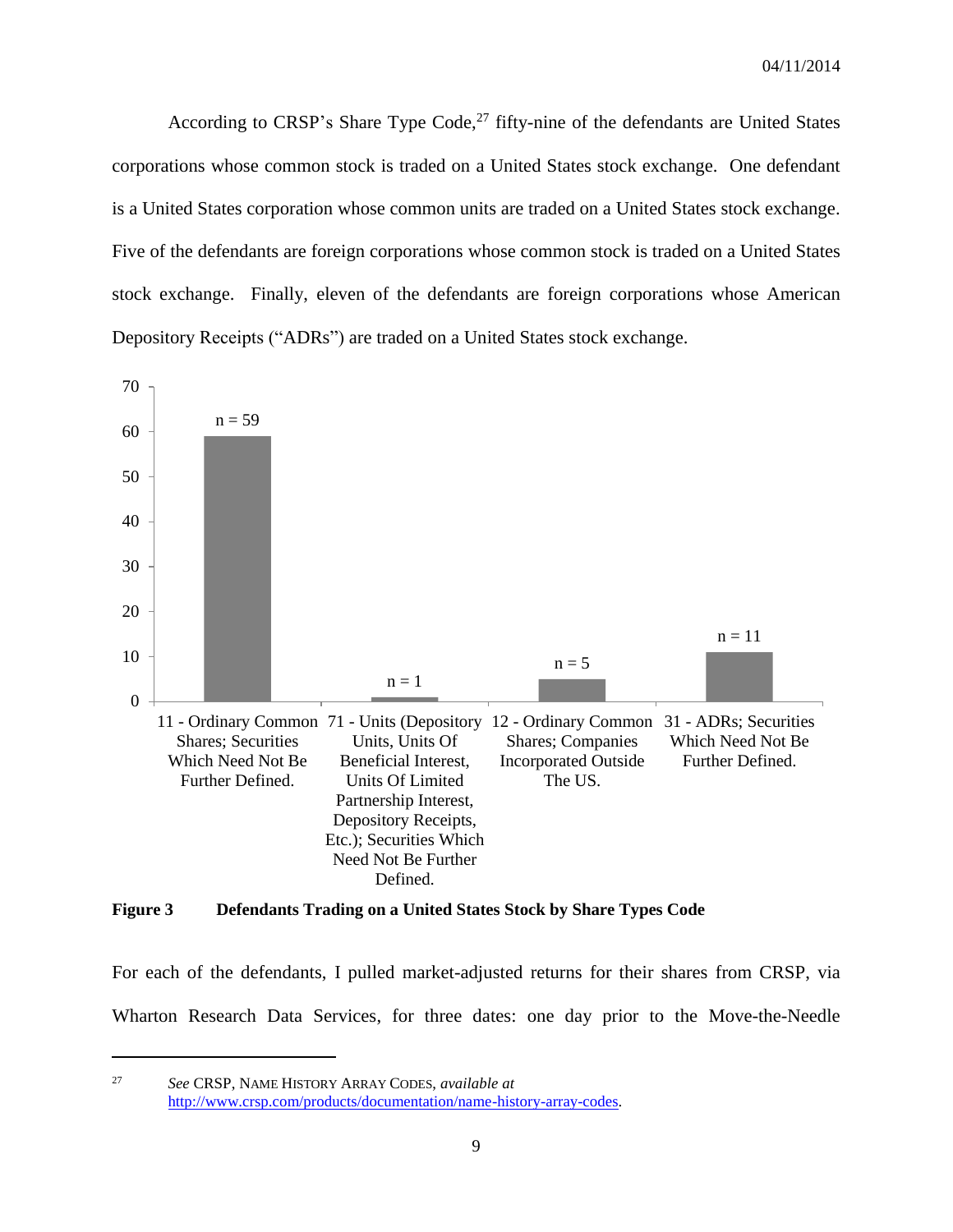Settlement Announcement ("Day -1"); the day of the Move-the-Needle Settlement Announcement ("Day 0"); and one day following the Move-the-Needle Settlement Announcement ("Day  $+1$ "). In those cases where one of these three dates fell on a non-trading day, I used the last or next observed market-adjusted return rather than leave a missing value.

#### **RESULTS**

<span id="page-11-0"></span>In order to determine the market's reaction to the Move-the-Needle Settlement Announcements, I ran summary statistics on the Move-the-Needle Settlement Database. Specifically, I calculated the average return across all seventy-six defendants on Day -1, Day 0 and Day  $+1.^{28}$  Given the results of existing literature, I hypothesized that the average returns on Day 0 and Day +1 would be positive and statistically significant ("Hypothesis 1"). I did not expect the average return on Day -1 to be positive and statistically significant ("Hypothesis 2"). Theoretically, the Move-the-Needle Settlement Announcement would not have been made by Day -1, so the market should not have had a reason to react.

The results of the summary statistics, reported in Table 1, support Hypothesis 1 but not Hypothesis 2. On Day -1, the average return was .003458. On Day 0, the average return was .012617. On Day +1, the average return was .007237. The average returns on all days are statistically significant: on Day -1 and Day +1 at the 5% level and on Day 0 at the 10% level.

28

Returns were not available for defendant Constellation Energy Corporation Inc. on Day +1 due to the consummation of the merger between Constellation and Exelon.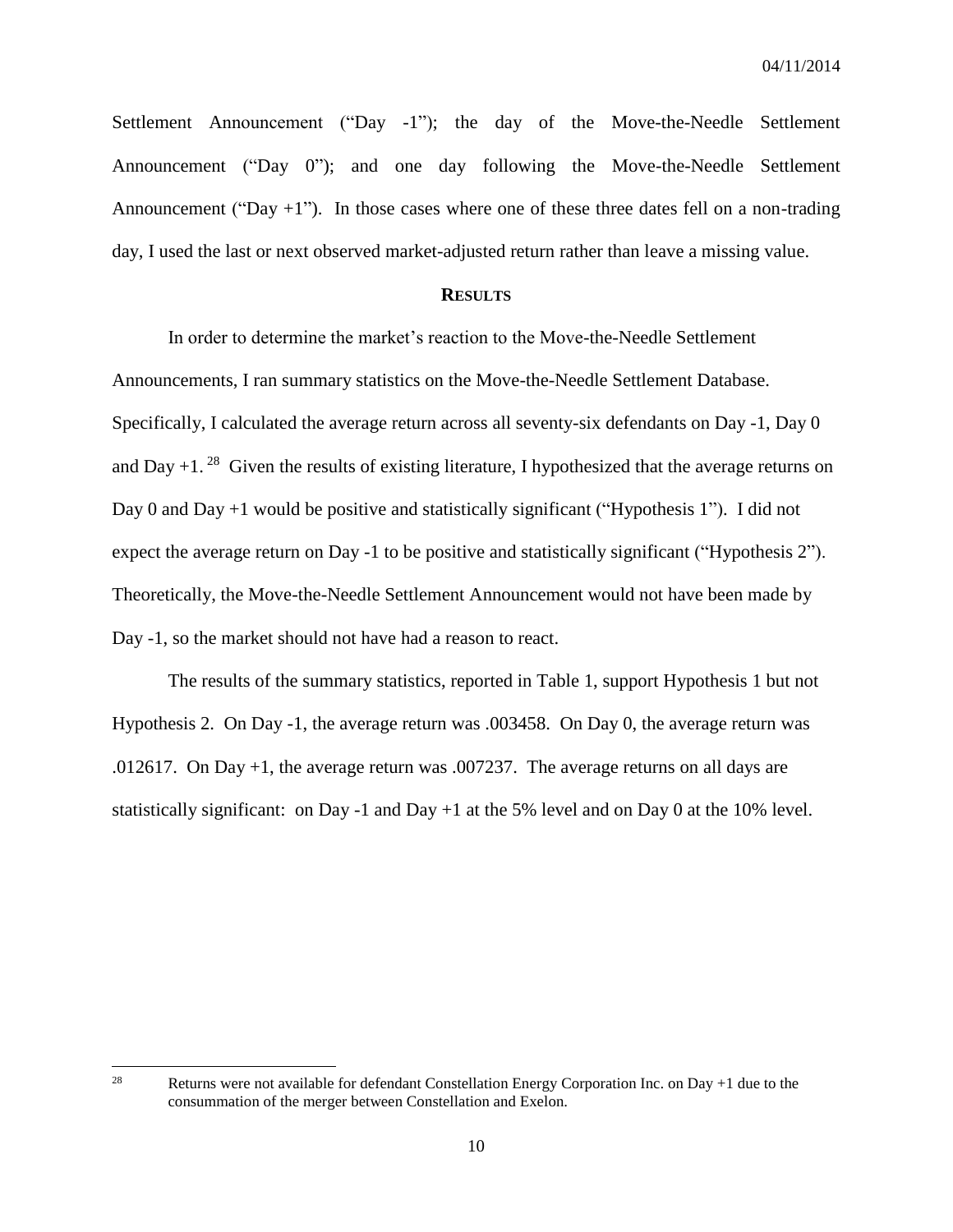|                           | $Day -1$ | Day 0    | $Day + 1$ |
|---------------------------|----------|----------|-----------|
| Count                     | 76       | 76       | 76        |
| Average                   | 0.003458 | 0.012617 | 0.007237  |
| <b>Standard Deviation</b> | 0.019112 | 0.056277 | 0.047606  |
| t-statistic               | 1.577524 | 1.954412 | 1.325291  |
| p-value                   | 0.059442 | 0.027190 | 0.094549  |
| $t_{.05}$                 | 1.665425 | 1.665425 | 1.665425  |
| $t_{.10}$                 | 1.292941 | 1.292941 | 1.292941  |

**Table 1 Summary Statistics**

I suspect that I found significantly positive returns on the day before the Move-the-Needle Settlement Announcement due to leakage of news into the market. "[S]ubstantive information on  $\dots$  lawsuits is often in the public domain before the lawsuit is actually filed."<sup>29</sup> I hypothesize that a larger window would reveal generally negative returns in the period preceding the Move-the-Needle Settlement Announcement as a result of the litigation costs discussed above. In future research, it would be important not to expand the window too much. Increasing the window would also increase the potential for noise. $30$ 

#### **DISCUSSION**

<span id="page-12-0"></span>The direct and indirect costs of litigation are well known. Thus, it is no surprise that the market reacts negatively to the filing of a lawsuit.<sup>31</sup> It should also be no surprise that, as evidenced by this study and previously existing research, the market reacts positively to the settlement of a lawsuit.<sup>32</sup> The endless stream of attorneys' fees finally has run dry; management can refocus on running the company; and while reputational damage likely has already been

 $\overline{\phantom{a}}$ 

<sup>29</sup> Koku, *supra* note 17, at 514; *see also* Sanjaj Bhagat & Roberta Romano, *Event Studies and the Law: Part I: Technique and Corporate Litigation*, 4 AM. L. & ECON. R. 141, 144-145 (2002).

<sup>30</sup> *See* Bhagat & Romano, *supra* note 29, at 144-145.

<sup>31</sup> *See* Griffin et al., *supra* note 8, at 24, 36; Fich & Shivdasani, *supra* note 2, at 312, 316; Karpoff et al., *supra* note 10 at 582, 589-592.

<sup>32</sup> *See* Bhagat et al., *supra* note 2, at 7, 10; Karpoff & Lott, *supra* note 3, at 776; Koku & Qureshi, *supra* note 7, at 313, 315.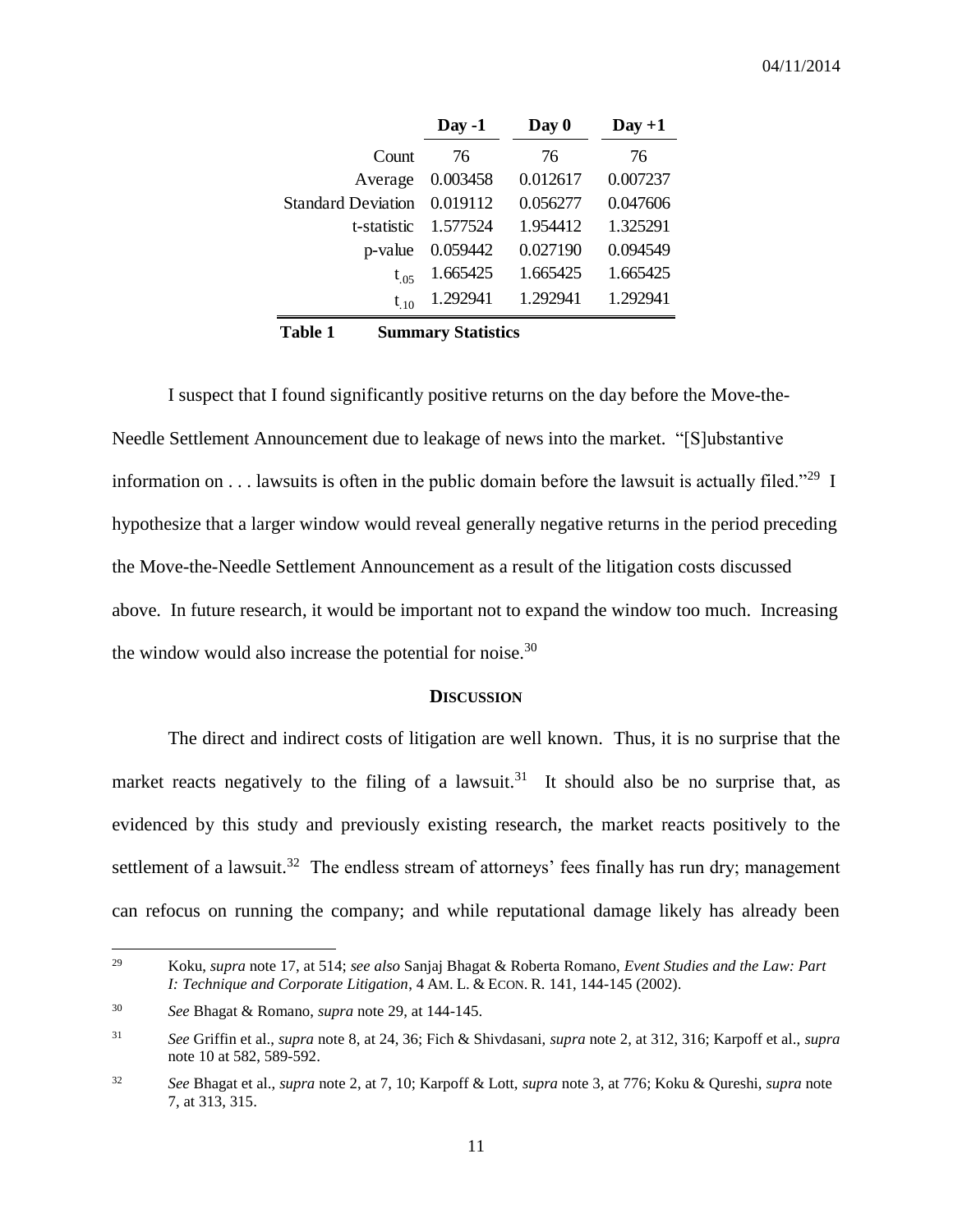done, the company can begin a period of healing.<sup>33</sup> If this were the only phenomenon at work, one would expect to see a discrepancy in the market's reaction to "large" and "small" settlements. If the market is only concerned with cost, a larger-than-expected settlement may temper the market's positive response or even elicit a negative response.

To the contrary, this study found a positive average return across settlements of various litigation types and settlement amounts. These results appear to support the conclusion that the market is concerned not only with cost but also certainty.<sup>34</sup> Indeed, research suggests "[s]hareholders appreciate the removal of information asymmetries and the ambiguity associated with the lawsuit<sup> $35$ </sup> upon the announcement of a settlement. Everything about a lawsuit is an open question: the outcome; the duration of trial; the number of appeals and follow-up lawsuits.<sup>36</sup> By providing answers to these questions, settlements may be enough to restore the market's confidence in the defendant.

#### **CONCLUSION**

<span id="page-13-0"></span>This study preliminarily suggests that today's market appreciates the removal of uncertainty, regardless of the type of lawsuit or size of the settlement. To confirm this finding, however, I would need to conduct further research. First, I would need to analyze the market's reaction to the Move-the-Needle Settlement Announcements by settlement amount. If there is any difference in the market's reaction, I hypothesize that the greater the settlement amount in comparison to the defendant's assets, the higher the returns in the wake of the Move-the-Needle Settlement Announcement. Bai et al. (2010) found the opposite result in a study of securities

<sup>33</sup> <sup>33</sup> *See* Koku & Qureshi, *supra* note 7, at 313; Bhagat et al., *supra* note 2, at 24.

<sup>34</sup> *See* Chava et al., *supra* note 1, at 9.

<sup>35</sup> *See* Lars Helge Hass & Maximilian André Müller, The 2012 Meetings of the Canadian Law and Economics Association: Capital Market Consequences of Corporate Fraud: From Infringement to Settlement (September 29, 2012) at 26.

<sup>36</sup> *See* Koku & Qureshi, *supra* note 7, at 308-309.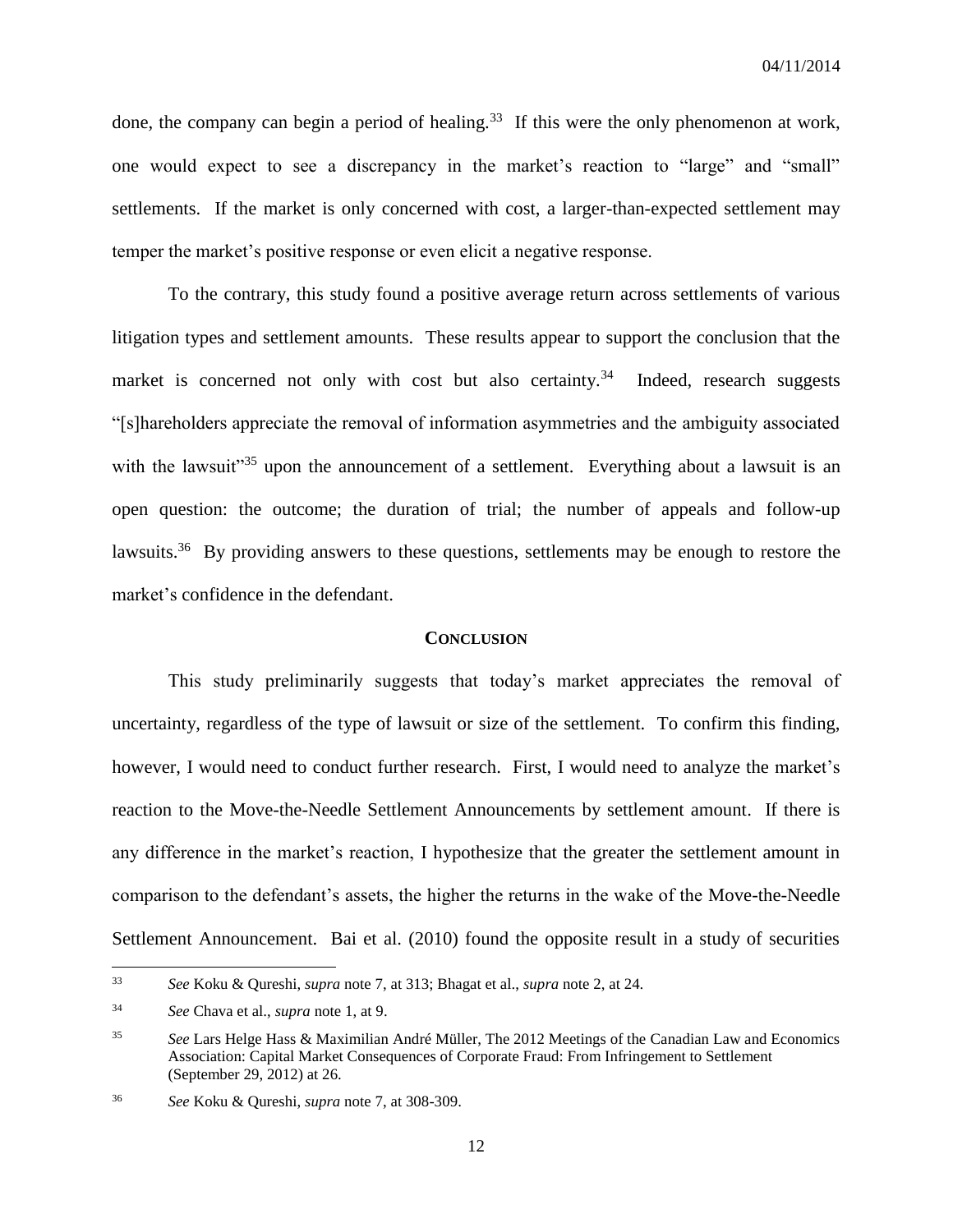class action settlements. They suggested that "[t]he settlement payment exacerbated liquidity constraints, making the defendants more vulnerable to liquidity crunches and prone to bankruptcy."<sup>37</sup> In contrast, I would expect that the market views settlements as somewhat of a proxy for the litigation experience. In other words, the bigger the settlement, the more damaging the market expects the litigation would have been, and the more relieved the market will be to have avoided it. One study of securities class action lawsuits employs similar reasoning, positing that shareholders might appreciate the removal of uncertainty more when the settlement amount is large, since a large settlement is evidence that the plaintiffs had a strong case.<sup>38</sup>

Second, I would need to test whether the type of plaintiff affected the market's reaction to the Move-the-Needle Settlement Announcement. Bhagat et al. (1998) proposed that government plaintiffs would have more financing to bring a suit and less of an incentive to settle with defendants than private plaintiffs.<sup>39</sup> They did not, however, find significant differences in returns when defendants settled with government plaintiffs as opposed to private plaintiffs.<sup>40</sup> Despite Bhagat et al.'s results, given the characteristics of government plaintiffs, I would expect that the market would be more worried, and subsequently more relieved, when a defendant settles with a government plaintiff than a private plaintiff.

Third, I would need to analyze the returns by legal issue. Bhagat et al. (1998) also posited that lawsuits dealing with certain legal issues would be more damaging to plaintiffs than other lawsuits. For example, antitrust cases can bring treble damages and class actions are often

<sup>37</sup> Bai et al., *supra* note 2, at 1906.

<sup>38</sup> *See* Greg Niehaus & Greg Roth, *Insider Trading, Equity Issues, and CEO Turnover in Firms Subject to Securities Class Action*, 28 Fin. Man. 52, note 13 (1999).

<sup>39</sup> *See* Bhagat et al., *supra* note 2, at 8-9.

<sup>40</sup> *See id.* at 24.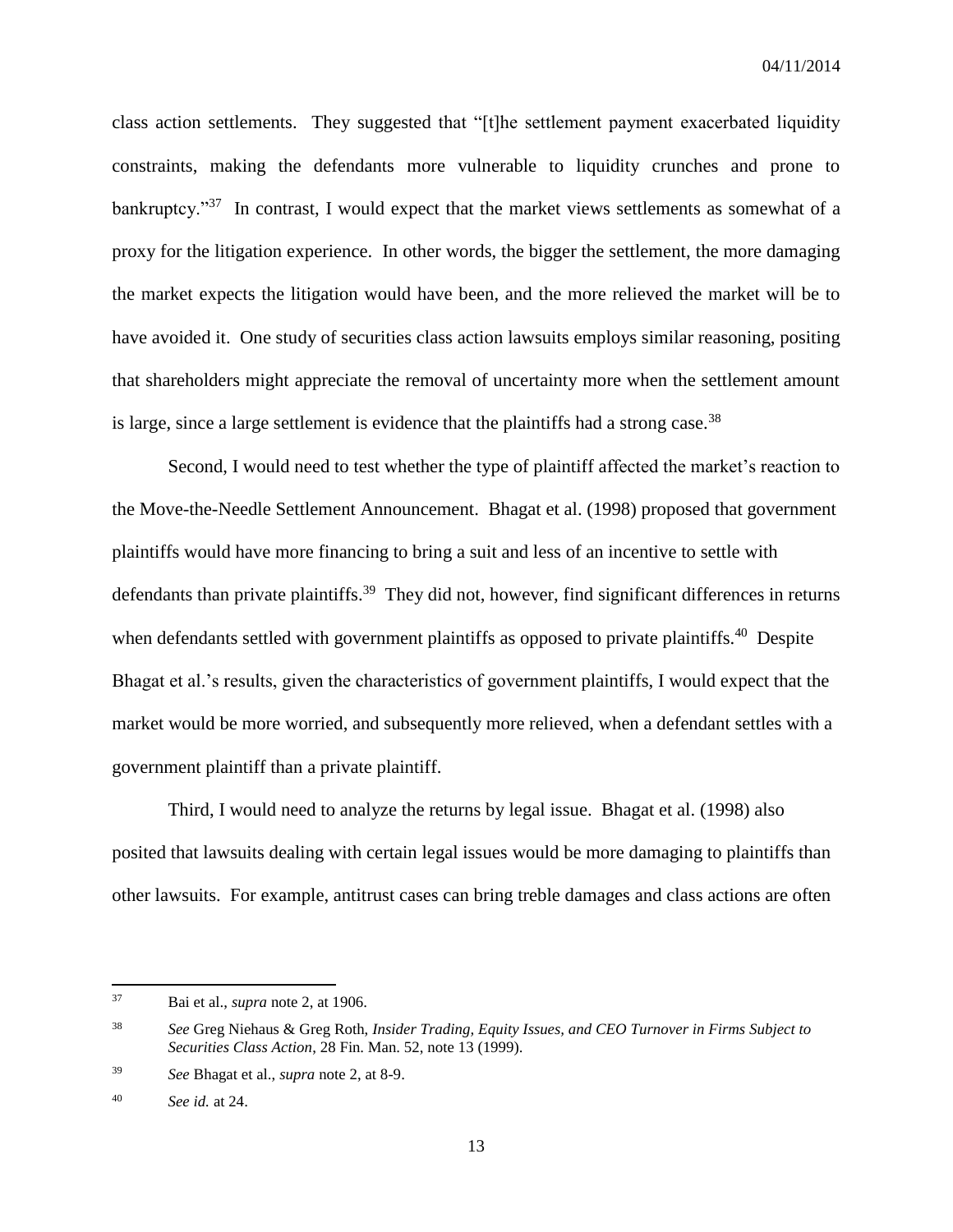particularly expensive to defend due to their sheer magnitude.<sup>41</sup> Again, however, they did not find a significant difference in returns following settlement announcements in cases with different legal issues.<sup>42</sup> Nevertheless, I find Bhagat's exploration of the differences in legal issues to be persuasive, and I would expect that the market would react more positively to the Move-the-Needle Settlement Announcement in those cases that have the potential to be particularly expensive.

Fourth, and finally, I would test whether the timing of the Move-the-Needle Settlement Announcement, in relation to the filing of the lawsuit, impacted the market's reaction. Hass et al. (2011) has proposed that the market will react more positively to defendants who settle early and thus avoid, *inter alia*, attorneys' fees and discovery costs.<sup>43</sup> I agree with Hass et al. and hypothesize that a relatively early settlement would be viewed favorably by the market.

Defendants, litigators, and corporate lawyers would all benefit from an understanding of how the market reacts to settlements of different amounts, against different parties, relating to different legal issues, and at different points in the litigation process. Whether or not future research confirms that the market does not care about the type of lawsuit and settlement amount, the results would be a valuable tool for all parties to keep in their settlement negotiation toolbox.

 $41$ <sup>41</sup> *See id.* at 9-10.

<sup>42</sup> *See id.* at 19-20.

<sup>43</sup> *See* Hass & Müller, *supra* note 35, at 26.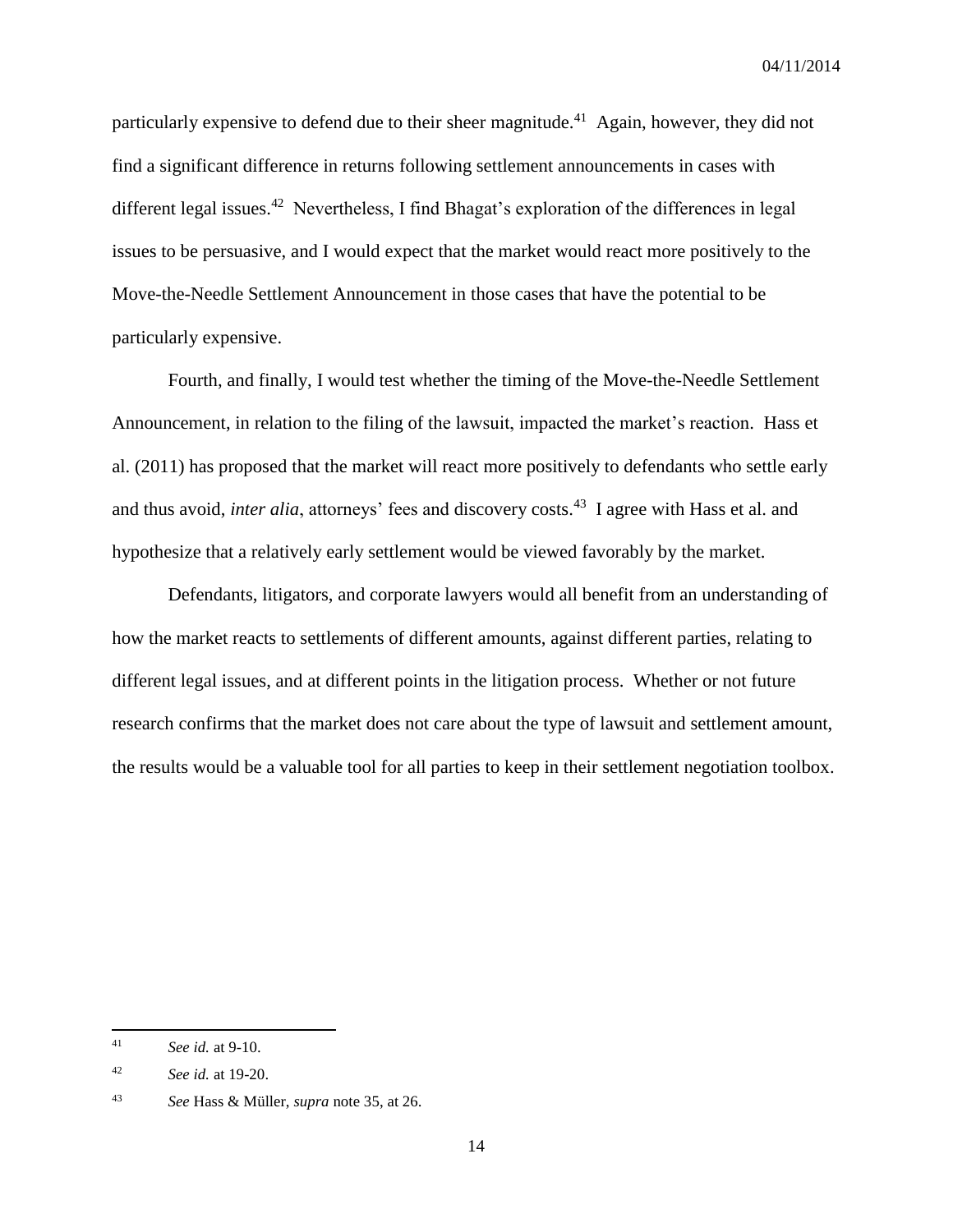#### **BIBLIOGRAPHY**

- <span id="page-16-0"></span>Lin Bai, James D. Cox, & Randall S. Thomas, *Lying and Getting Caught: An Empirical Study of the Effect of Securities Class Action Settlements on Targeted Firms*, 158 U. PA. L. REV. 1877 (2010).
- Sanjai Bhagat, John Bizjak, Jeffrey L. Coles, *The Shareholder Wealth Implications of Corporate Lawsuits*, 27 FIN. MGMT. 5 (1998).
- Sanjaj Bhagat & Roberta Romano, *Event Studies and the Law: Part I: Technique and Corporate Litigation*, 4 AM. L. & ECON. R. 141 (2002).
- Sudheer Chava, C.S. Agnes Cheng, Henry Huang, & Gerald J. Lobo, *Implications of Securities Class Actions for Cost of Equity Capital and Shareholder Wealth* (August 1, 2006), *available at* [http://papers.ssrn.com/sol3/papers.cfm?abstract\\_id=929195.](http://papers.ssrn.com/sol3/papers.cfm?abstract_id=929195)
- CRSP, NAME HISTORY ARRAY CODES, *available at* [http://www.crsp.com/products/documentation/name](http://www.crsp.com/products/documentation/name-history-array-codes)[history-array-codes.](http://www.crsp.com/products/documentation/name-history-array-codes)
- Honorary Morton Denlow & Jennifer E. Shack, *Judicial Settlement Databases and Uses*, 43 JUDGE'S J. 19 (2004).
- Theodore Eisenberg & Charlotte Lanvers, *What is the Settlement Rate and Why Should We Care*, 6 J. EMPIRICAL L. STUD. 111 (2009).
- Eliezer M. Fich & Anil Shivdasani, *Financial Fraud, Director Reputation, and Shareholder Wealth*, 86 J. FIN. ECON. 306 (2007)
- Paul A. Griffin, Joseph A. Grundfest, & Michael E. Perino, *Stock Price Response to News of Securities Fraud Litigation: An Analysis of Sequential and Conditional Information*, 40 J. ACCT. FIN. & BUS. STUD. 21 (2004).
- Lars Helge Hass & Maximilian André Müller, The 2012 Meetings of the Canadian Law and Economics Association: Capital Market Consequences of Corporate Fraud: From Infringement to Settlement (September 29, 2012).
- Jonathan M. Karpoff, D. Scott Lee, & Gerald S. Martin, *The Cost to Firms of Cooking the Books*, 43 J. FIN. & QUANTITATIVE ANALYSIS 581 (2008).
- Jonathan M. Karpoff & John R. Lott, *The Reputational Penalty Firms Bear from Committing Criminal Fraud*, 36 J. L. & ECON. 757 (1993).
- Paul Sergius Koku, *An Analysis and the Effects of Class-Action Lawsuits*, 59 J. BUS. RES. 508 (2006).
- Paul Sergius Koku & Anique A. Qureshi, *Analysis of the Effects of Settlement of Interfirm Lawsuits*, 27 MANAGERIAL & DECISION ECON. 307 (2006).

Dalia Marciukaityte, Samuel H. Szewczyk, Hatice Uzun & Raj Varma, *Governance and*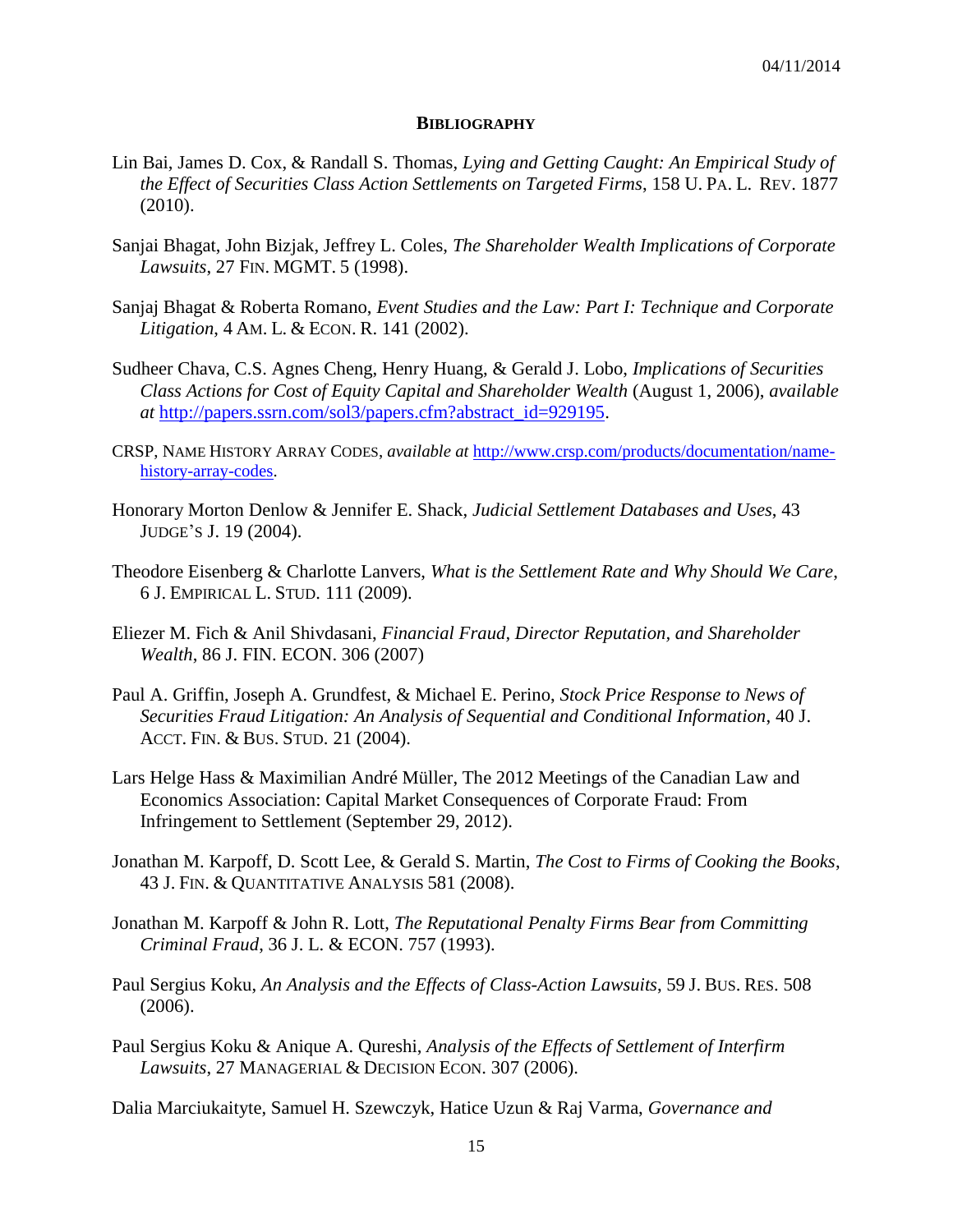*Performance Changes after Accusations of Corporate Fraud*, 62 FIN. ANALYSTS J. 32 (2006).

- Greg Niehaus & Greg Roth, *Insider Trading, Equity Issues, and CEO Turnover in Firms Subject to Securities Class Action*, 28 FIN. MGMT. 52 (1999).
- Jessica Silver-Greenberg & Ben Protess, *JPMorgan Looks to Pay to Settle U.S. Inquiries*, THE NEW YORK TIMES, July 31, 2013, *available at* Factiva, Doc. No. NYTF000020130731e97v0003z.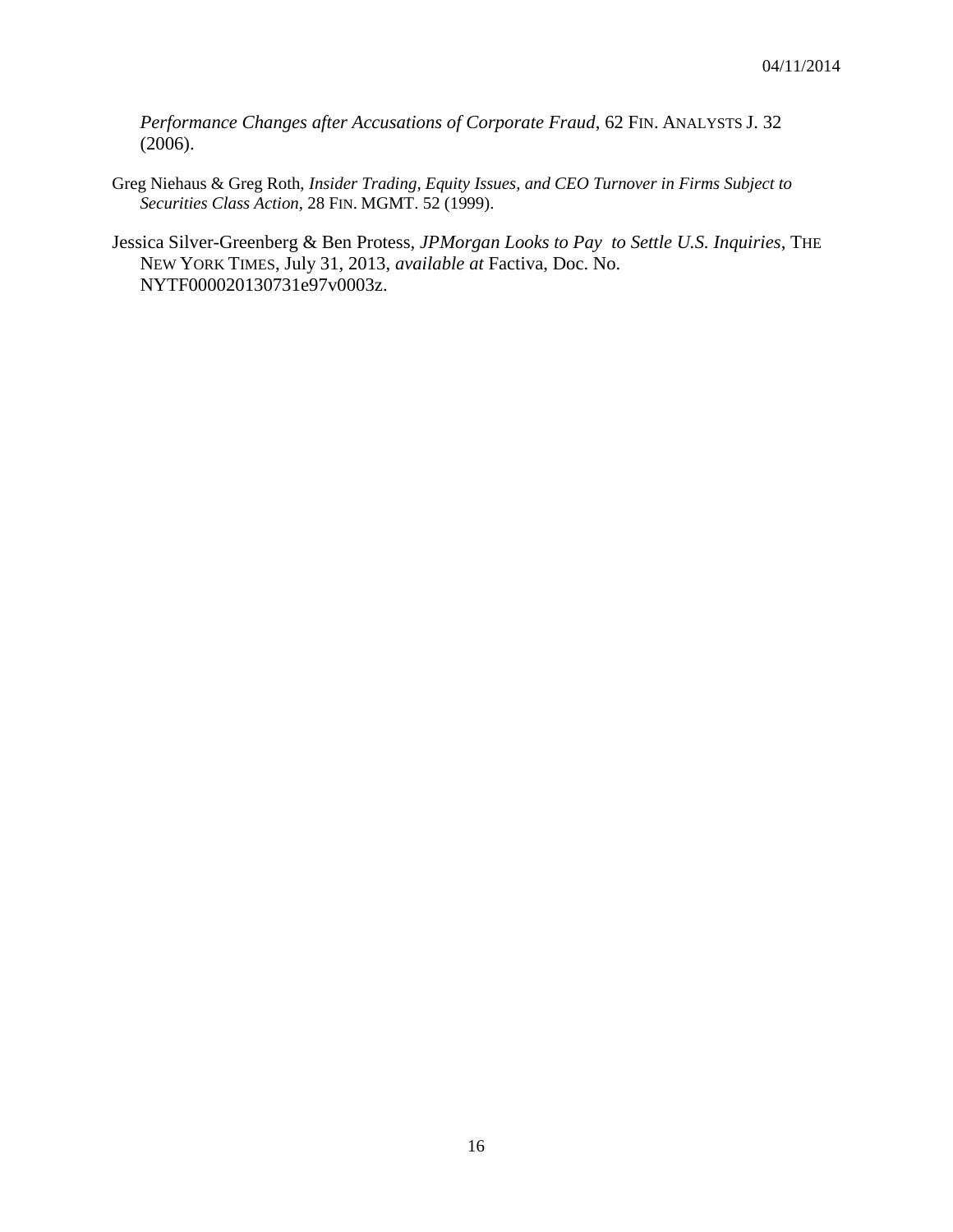### **APPENDIX A**

### *Move-the-Needle Settlement Database*

<span id="page-18-0"></span>

|                    |                                       | Day -1     |             | Day 0      |             | $Day + 1$  |             |
|--------------------|---------------------------------------|------------|-------------|------------|-------------|------------|-------------|
|                    | <b>Defendant</b>                      | Date       | Return      | Date       | Return      | Date       | Return      |
| $[1]$              | Apple, Inc.                           | 1/14/2014  | 0.009080    | 1/15/2014  | 0.014914    | 1/16/2014  | $-0.004233$ |
| $[2]$              | Alcoa Inc.                            | 1/8/2014   | 0.027726    | 1/9/2014   | $-0.013278$ | 1/10/2014  | $-0.056567$ |
| $[3]$              | J.P. Morgan Chase & Co.               | 1/6/2014   | 0.008308    | 1/7/2014   | $-0.017612$ | 1/8/2014   | 0.009642    |
| $[4]$              | Archer Daniels Midland Co.            | 12/19/2013 | 0.015647    | 12/20/2013 | $-0.014639$ | 12/23/2013 | $-0.012698$ |
| $[5]$              | Ocwen Financial Corporation           | 12/18/2013 | $-0.002706$ | 12/19/2013 | $-0.018350$ | 12/20/2013 | $-0.007189$ |
| [6]                | American Express Co.                  | 12/18/2013 | 0.005704    | 12/19/2013 | 0.005460    | 12/20/2013 | 0.008601    |
| $[7]$              | Teva Pharmaceuticals Industry Ltd.    | 12/16/2013 | $-0.008831$ | 12/17/2013 | 0.006121    | 12/18/2013 | $-0.016648$ |
| [8]                | Fifth Third Bancorp                   | 12/3/2013  | $-0.007203$ | 12/4/2013  | $-0.004196$ | 12/5/2013  | 0.001320    |
| [9]                | Vale SA                               | 11/26/2013 | $-0.028533$ | 11/27/2013 | 0.000235    | 11/29/2013 | 0.038726    |
| $\lceil 10 \rceil$ | Weatherford International Ltd.        | 11/25/2013 | $-0.011121$ | 11/26/2013 | 0.011140    | 11/27/2013 | $-0.038445$ |
| [11]               | J.P. Morgan Chase & Co.               | 11/18/2013 | 0.019554    | 11/19/2013 | 0.009403    | 11/20/2013 | 0.002746    |
| $\lceil 12 \rceil$ | J.P. Morgan Chase & Co.               | 11/14/2013 | $-0.000035$ | 11/15/2013 | 0.004418    | 11/18/2013 | 0.019558    |
| [13]               | SunTrust Banks Inc.                   | 10/9/2013  | 0.002846    | 10/10/2013 | 0.011640    | 10/11/2013 | $-0.001486$ |
| $[14]$             | The Blackstone Group                  | 8/27/2013  | $-0.000218$ | 8/28/2013  | 0.008932    | 8/29/2013  | 0.016517    |
| [15]               | <b>UBS AG</b>                         | 7/24/2013  | $-0.001918$ | 7/25/2013  | 0.002164    | 7/26/2013  | $-0.001348$ |
| $[16]$             | Exxon Mobil Corp.                     | 7/15/2013  | $-0.002981$ | 7/16/2013  | 0.004249    | 7/17/2013  | $-0.001054$ |
| $[17]$             | Google Inc.                           | 6/14/2013  | 0.003650    | 6/17/2013  | 0.005243    | 6/18/2013  | 0.008419    |
| [18]               | C.R. Bard Inc.                        | 5/10/2013  | 0.006207    | 5/13/2013  | 0.003687    | 5/14/2013  | 0.006528    |
| [19]               | Bank of America Corp.                 | 5/3/2013   | $-0.006433$ | 5/6/2013   | 0.050382    | 5/7/2013   | $-0.003680$ |
| [20]               | Bank of America Corp.                 | 4/16/2013  | 0.010735    | 4/17/2013  | $-0.032902$ | 4/18/2013  | $-0.015519$ |
| [21]               | E.I. DuPont de Nemours & Company      | 3/25/2013  | 0.000093    | 3/26/2013  | $-0.010635$ | 3/27/2013  | $-0.001042$ |
| $[22]$             | Citigroup Inc.                        | 3/15/2013  | $-0.002596$ | 3/18/2013  | $-0.016070$ | 3/19/2013  | $-0.007307$ |
| $[23]$             | BP plc                                | 1/28/2013  | 0.011411    | 1/29/2013  | 0.014284    | 1/30/2013  | $-0.002520$ |
| $[24]$             | Bank of America Corp.                 | 1/4/2013   | 0.007677    | 1/7/2013   | 0.001473    | 1/8/2013   | $-0.005858$ |
| $[25]$             | Transocean Ltd.                       | 1/2/2013   | 0.009975    | 1/3/2013   | 0.066106    | 1/4/2013   | 0.048385    |
| $[26]$             | Eli Lilly & Co.                       | 12/19/2012 | $-0.004527$ | 12/20/2012 | 0.001262    | 12/21/2012 | 0.015469    |
| $[27]$             | Calvin Klein Inc.                     | 11/19/2012 | 0.007726    | 11/20/2012 | $-0.007763$ | 11/21/2012 | $-0.010020$ |
| [28]               | Bank of America Corp.                 | 9/27/2012  | 0.007935    | 9/28/2012  | $-0.011132$ | 10/1/2012  | 0.012068    |
| $[29]$             | Citigroup Inc.                        | 8/28/2012  | $-0.010980$ | 8/29/2012  | 0.018586    | 8/30/2012  | $-0.000884$ |
| $[30]$             | Oracle Corp.                          | 8/15/2012  | 0.005240    | 8/16/2012  | 0.008109    | 8/17/2012  | 0.003438    |
| $[31]$             | Accretive Health Inc.                 | 7/27/2012  | 0.023919    | 7/30/2012  | $-0.039787$ | 7/31/2012  | 0.360957    |
| $[32]$             | DirecTV Group Incorporated            | 7/19/2012  | 0.004485    | 7/20/2012  | $-0.002608$ | 7/23/2012  | $-0.013231$ |
| $[33]$             | <b>Abbott Laboratories</b>            | 5/4/2012   | 0.005996    | 5/7/2012   | 0.001249    | 5/8/2012   | 0.005719    |
|                    | [34] Constellation Energy Group, Inc. | 3/9/2012   | 0.010110    | 3/12/2012  | 0.029720    | 3/13/2012  |             |
|                    | [35] Hitachi Displays Ltd.            | 12/23/2011 | 0.002546    | 12/27/2011 | $-0.010569$ | 12/28/2011 | 0.004378    |
|                    | [36] MBIA Inc.                        | 12/12/2011 | 0.024657    | 12/13/2011 | 0.015706    | 12/14/2011 | 0.058388    |
|                    | [37] Medtronic Inc.                   | 12/9/2011  | 0.001835    | 12/12/2011 | 0.001824    | 12/13/2011 | 0.010666    |
|                    | [38] Merck & Co.                      | 11/21/2011 | $-0.004528$ | 11/22/2011 | $-0.005529$ | 11/23/2011 | 0.003755    |
| [39]               | GlaxoSmithKline PLC                   | 11/2/2011  | $-0.018087$ | 11/3/2011  | 0.010798    | 11/4/2011  | 0.003590    |
| [40]               | Anadarko Petroleum Corp.              | 10/14/2011 | 0.035275    | 10/17/2011 | 0.074210    | 10/18/2011 | 0.039631    |
|                    | [41] Bank of America Corp.            | 8/19/2011  | 0.009303    | 8/22/2011  | $-0.079168$ | 8/23/2011  | $-0.052975$ |
|                    | [42] FXCM Inc.                        | 8/11/2011  | $-0.009211$ | 8/12/2011  | 0.157248    | 8/15/2011  | 0.070485    |
|                    | [43] Credit Suisse Group              | 8/11/2011  | 0.011736    | 8/12/2011  | $-0.008872$ | 8/15/2011  | $-0.012885$ |
|                    | [44] Bank of America Corp.            | 6/28/2011  | $-0.015709$ | 6/29/2011  | 0.021297    | 6/30/2011  | $-0.026279$ |
|                    | [45] Apple Inc.                       | 6/13/2011  | 0.001479    | 6/14/2011  | 0.005268    | 6/15/2011  | 0.000312    |